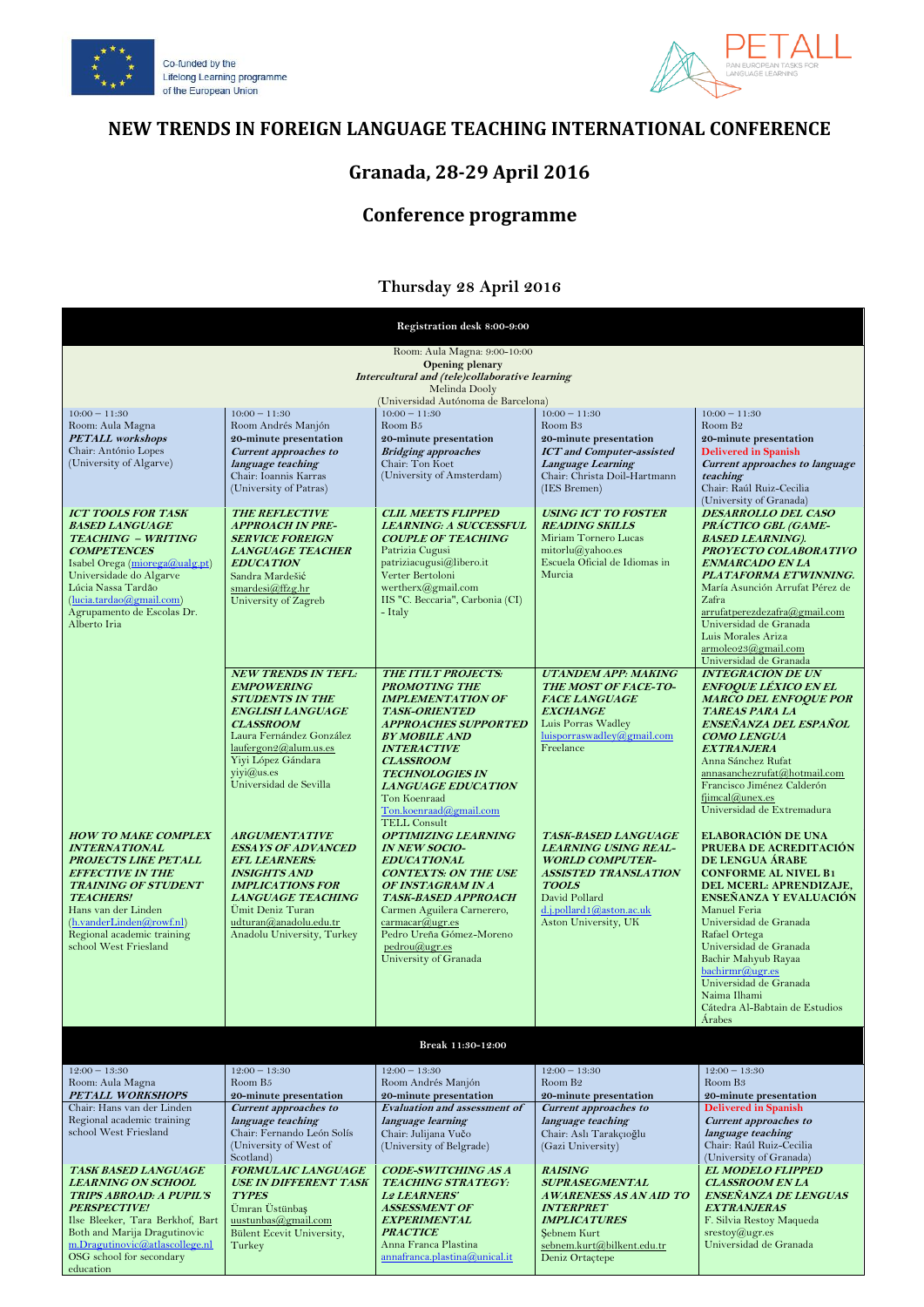|                                                                                                                                                                                                                                                                                                                                                    |                                                                                                                                                                                                                                                                             |                                                                                                                                                                                                                                                                                                                                                                                                                                                                                           | Università della Calabria, Italy                                                                                                                                                                                                                                                                                                                                                                                                                                     |                                                            | deniz.ortactepe@bilkent.edu.tr<br><b>Bilkent University</b>                                                                                                                                                                                                                                                                                                                                                                                                      |                                                                                                                                                                                                                                                                                                                                                                                                                                                                                                                                                                                                                                                                                                                                       |
|----------------------------------------------------------------------------------------------------------------------------------------------------------------------------------------------------------------------------------------------------------------------------------------------------------------------------------------------------|-----------------------------------------------------------------------------------------------------------------------------------------------------------------------------------------------------------------------------------------------------------------------------|-------------------------------------------------------------------------------------------------------------------------------------------------------------------------------------------------------------------------------------------------------------------------------------------------------------------------------------------------------------------------------------------------------------------------------------------------------------------------------------------|----------------------------------------------------------------------------------------------------------------------------------------------------------------------------------------------------------------------------------------------------------------------------------------------------------------------------------------------------------------------------------------------------------------------------------------------------------------------|------------------------------------------------------------|------------------------------------------------------------------------------------------------------------------------------------------------------------------------------------------------------------------------------------------------------------------------------------------------------------------------------------------------------------------------------------------------------------------------------------------------------------------|---------------------------------------------------------------------------------------------------------------------------------------------------------------------------------------------------------------------------------------------------------------------------------------------------------------------------------------------------------------------------------------------------------------------------------------------------------------------------------------------------------------------------------------------------------------------------------------------------------------------------------------------------------------------------------------------------------------------------------------|
| LANGUAGE ASSESSMENT<br><b>IN A PLAYFUL WAY</b><br>Vasiliki Gioldasi<br>besyiol@yahoo.gr<br>Gymnasio of Patras<br>Ourania Bekiri<br>raniabek@yahoo.com<br>32nd Primary School of Patras<br>Ioannis Karras<br>karrasid@gmail.com<br>Ionian University (Greece)                                                                                       | <b>COMMUNICATIVE</b><br>Showqi Bahumaid<br>sbahumaid@sharjah.ac.ae<br><b>Arab Emirates</b><br><b>LEARNING TASKS TO</b><br>Borja Manzano Vázquez<br>$b$ manzano24@ugr.es                                                                                                     | <b>LANGUAGE TEACHING</b><br><b>IN EFL CONTEXTS: THE</b><br><b>NEED FOR REAPPRAISAL</b><br>University of Sharjah, United<br><b>THE USE OF LANGUAGE</b><br>PROMOTE AUTONOMY<br><b>IN THE FL CLASSROOM</b><br>University of Granada (Spain)                                                                                                                                                                                                                                                  | <b>ASSESSMENT AND</b><br><b>CERTIFICATION OF</b><br><b>FOREIGN LANGUAGE</b><br><b>LEARNING THROUGH</b><br><b>RUBRICS: A</b><br><b>METHODOLOGICAL</b><br><b>PERSPECTIVE</b><br>Davide Capperucci<br>davide.capperucci@unifi.it<br>University of Florence (Italy)<br><b>ENHANCED LANGUAGE</b><br><b>LEARNING THROUGH</b><br><b>ONLINE ASSESSMENT</b><br><b>TOOLS</b><br>Mathilde Savary<br>Mathilde.savary@manchester.ac.<br>uk<br>The University of Manchester,<br>UK |                                                            | <b>NEW TRENDS IN EARLY</b><br><b>LANGUAGE TEACHING</b><br><b>THROUGH THE SBATEYL</b><br><b>PROJECT</b><br>Hacer Hande Uysal<br>uysalhande@yahoo.com<br>Gazi University<br><b>BRAVE NEW</b><br><b>TEACHER!" PROFESSIONA</b><br><b>L DEVELOPMENT LESSONS</b><br><b>FROM THE TESOL</b><br><b>PRACTICUM</b><br>Hebatallah Mohamed<br>hebamohamed@aucegypt.edu<br>Department of English Language<br>and Literature, Ain Shams<br>University, Cairo, Egypt.            | <b>EL IMPACTO DE LAS</b><br><b>ACREDITACIONES Y</b><br><b>ESTÁNDARES DE CALIDAD</b><br>EN LA ENSEÑANZA DE<br><b>IDIOMAS Y LA</b><br><b>INTERNACIONALIZACIÓN</b><br><b>DENTRO DE LA</b><br><b>EDUCACIÓN SUPERIOR</b><br>Aurora Biedma Torrecillas<br>abiedma@ugr.es<br>M <sup>ª</sup> Ángeles Lamolda González<br>alamolda@ugr.es<br>Universidad de Granada<br><b>EL ENFOQUE POR TAREAS</b><br>EN LA TEORÍA Y PRACTICA<br>DE LA ENSEÑANZA DE LAS<br><b>LENGUAS EXTRANJERAS</b><br><b>EN POLONIA / THE TASK-</b><br><b>BASED-APPROACH IN</b><br><b>THEORY AND PRACTICE OF</b><br><b>FOREIGN LANGUAGES</b><br><b>TEACHING IN POLAND</b><br>Przemysł aw Ernest Gębal<br>p.gebal@wp.pl<br>Sł awomira Koł sut<br>slawomira.kolsut@gmail.com |
|                                                                                                                                                                                                                                                                                                                                                    |                                                                                                                                                                                                                                                                             |                                                                                                                                                                                                                                                                                                                                                                                                                                                                                           |                                                                                                                                                                                                                                                                                                                                                                                                                                                                      |                                                            |                                                                                                                                                                                                                                                                                                                                                                                                                                                                  | Universidad de Varsovia                                                                                                                                                                                                                                                                                                                                                                                                                                                                                                                                                                                                                                                                                                               |
|                                                                                                                                                                                                                                                                                                                                                    |                                                                                                                                                                                                                                                                             |                                                                                                                                                                                                                                                                                                                                                                                                                                                                                           | Lunch 13:30 - 15:30                                                                                                                                                                                                                                                                                                                                                                                                                                                  |                                                            |                                                                                                                                                                                                                                                                                                                                                                                                                                                                  |                                                                                                                                                                                                                                                                                                                                                                                                                                                                                                                                                                                                                                                                                                                                       |
| $15:30 - 16:30$<br>Room Aula Magna                                                                                                                                                                                                                                                                                                                 |                                                                                                                                                                                                                                                                             | $15:30 - 16:30$<br>Room Andrés Manjón                                                                                                                                                                                                                                                                                                                                                                                                                                                     |                                                                                                                                                                                                                                                                                                                                                                                                                                                                      | $15:30 - 16:30$<br>Room B <sub>2</sub>                     |                                                                                                                                                                                                                                                                                                                                                                                                                                                                  | $15:30 - 16:30$<br>Room B <sub>3</sub>                                                                                                                                                                                                                                                                                                                                                                                                                                                                                                                                                                                                                                                                                                |
| 20-minute presentation<br>Teachers' innovative practices and personal                                                                                                                                                                                                                                                                              |                                                                                                                                                                                                                                                                             | 20-minute presentation                                                                                                                                                                                                                                                                                                                                                                                                                                                                    | <b>Evaluation and assessment of language</b>                                                                                                                                                                                                                                                                                                                                                                                                                         |                                                            | 20-minute presentation                                                                                                                                                                                                                                                                                                                                                                                                                                           | <b>WORKSHOP</b><br>Chair: Christa Doil-Hartmann                                                                                                                                                                                                                                                                                                                                                                                                                                                                                                                                                                                                                                                                                       |
| experiences                                                                                                                                                                                                                                                                                                                                        |                                                                                                                                                                                                                                                                             | <b>learning</b>                                                                                                                                                                                                                                                                                                                                                                                                                                                                           |                                                                                                                                                                                                                                                                                                                                                                                                                                                                      | Teachers' innovative practices and<br>personal experiences |                                                                                                                                                                                                                                                                                                                                                                                                                                                                  | (IES Bremen)                                                                                                                                                                                                                                                                                                                                                                                                                                                                                                                                                                                                                                                                                                                          |
| Chair: António Lopes<br>(University of Algarve)                                                                                                                                                                                                                                                                                                    |                                                                                                                                                                                                                                                                             | Chair: Ioannis Karras<br>(University of Patras)                                                                                                                                                                                                                                                                                                                                                                                                                                           |                                                                                                                                                                                                                                                                                                                                                                                                                                                                      | Chair: Elisa Corino<br>(University of Turin)               |                                                                                                                                                                                                                                                                                                                                                                                                                                                                  |                                                                                                                                                                                                                                                                                                                                                                                                                                                                                                                                                                                                                                                                                                                                       |
| <b>THE DEVELOPMENT OF ORAL SKILLS</b><br>THROUGH PROJECTS IN ENGLISH AS A<br><b>FOREIGN LANGUAGE</b><br>Paloma Rodríguez Miñambres<br>paloma.rodriguez@ehu.eus<br>University of the Basque Country<br><b>MOTIVATING FACTORS OF TEACHERS</b><br><b>IN ENGLISH -MEDIUM CONTENT</b><br><b>COURSES</b><br>Susana Gómez Martínez<br>susanag@fing.uva.es |                                                                                                                                                                                                                                                                             | <b>HABITS AND PREFERENCES</b><br>TOWARDS DICTIONARY USE AND<br><b>ITS IMPACT ON VOCABULARY</b><br>LEARNING AT SECONDARY LEVEL<br>Muhammad Arfan Lodhi<br>samaritan_as@hotmail.com<br>Saira Akram<br>saira.kaleem1@gmail.com Institute of<br>Southern Punjab, Multan<br><b>ASSESSING STUDENTS'</b><br><b>PERCEPTIONS REGARDING</b><br><b>ENGLISH MEDIUM INSTRUCTION</b><br><b>IN HIGHER EDUCATION</b><br>Alberto Fernández Costales<br>fernandezcalberto@uniovi.es<br>University of Oviedo |                                                                                                                                                                                                                                                                                                                                                                                                                                                                      | <b>TURKEY</b>                                              | <b>EXPLORING INSTRUCTORS'</b><br>PERCEPTIONS TOWARDS THE<br><b>USE OF EPOSTL: THE CASE OF</b><br>Kadriye Dilek Akpınar<br>kadriyedilek@gmail.com<br>Gazi University<br><b>BENEFITS OF INTEGRATING</b><br><b>ONLINE INTERACTIVITY IN</b><br><b>FORMATIVE ASSESSMENT IN</b><br>LANGUAGE LEARNING AT<br><b>BEGINNER LEVEL</b><br>Cecilia Trevino<br>Cecilia.trevino@kcl.ac.uk<br>Alejandra López-Vázquez<br>alejandra.lopez@kcl.ac.uk<br>King's College London (UK) | <b>ICT TOOLS FOR TASK</b><br><b>BASED LANGUAGE</b><br><b>TEACHING - LISTENING</b><br><b>AND SPEAKING</b><br><b>COMPETENCES</b><br>Isabel Orega (miorega@ualg.pt)<br>Universidade do Algarve<br>Lúcia Nassa Tardão<br>(lucia.tardao@gmail.com)<br>Agrupamento de Escolas Dr.<br>Alberto Iria                                                                                                                                                                                                                                                                                                                                                                                                                                           |
|                                                                                                                                                                                                                                                                                                                                                    |                                                                                                                                                                                                                                                                             |                                                                                                                                                                                                                                                                                                                                                                                                                                                                                           | Poster Session $16:30 - 16:45$                                                                                                                                                                                                                                                                                                                                                                                                                                       |                                                            |                                                                                                                                                                                                                                                                                                                                                                                                                                                                  |                                                                                                                                                                                                                                                                                                                                                                                                                                                                                                                                                                                                                                                                                                                                       |
|                                                                                                                                                                                                                                                                                                                                                    |                                                                                                                                                                                                                                                                             |                                                                                                                                                                                                                                                                                                                                                                                                                                                                                           | Break $16:45 - 17:00$                                                                                                                                                                                                                                                                                                                                                                                                                                                |                                                            |                                                                                                                                                                                                                                                                                                                                                                                                                                                                  |                                                                                                                                                                                                                                                                                                                                                                                                                                                                                                                                                                                                                                                                                                                                       |
| $17:00 - 18:30$<br>Room Aula Magna<br>20-minute presentation<br><b>Bridging approaches</b><br>Marija Dragutinovic<br>(OSG school for secondary<br>education, Amsterdam)<br><b>TEACHING THE</b><br><b>LANGUAGE OF</b><br><b>ADVERTISING IN ACTION</b><br>Nick Ceramella<br>nickceramel@hotmail.com                                                  | $17:00 - 18:30$<br>Room Andrés Manjón<br>20-minute presentation<br><b>Current approaches to</b><br>language teaching<br>Chair: Ilona Fried<br>(Eötvos Lórand University)<br><b>FOR THE</b><br><b>DEVELOPMENT OF</b><br><i>LANGUAGE</i><br>Rebekah Rast<br>rebrast@gmail.com | <b>THE SIGNIFICANCE OF</b><br><b>COMPOSITION SYMBOLS</b><br><b>WRITING IN A FOREIGN</b><br>The American University of                                                                                                                                                                                                                                                                                                                                                                     | $17:00 - 18:30$<br>Room B <sub>2</sub><br>20-minute presentation<br><b>Current approaches to</b><br>language teaching<br>Chair: Julijana Vučo<br>(University of Belgrade)<br><b>EDUCATION NEEDS TO</b><br><b>APPLY THE</b><br><b>INTERCULTURAL</b><br><i><b>APPROACH IN LANGUAGE</b></i><br><b>TEACHING</b><br>Rosa María Moreno Moreno<br>rosimorenom@gmail.com<br>Enforex Barcelona                                                                                |                                                            | $17:00 - 18:30$<br>Room B <sub>3</sub><br>20-minute presentation<br><b>Current approaches to language</b><br>teaching<br>Chair: Ton Koet<br>(University of Amsterdam)<br><b>LANGUAGE TEACHERS' ICT</b><br><b>SKILLS PAST AND PRESENT</b><br>Ton Koet<br>$a.g.m.koet(a)$ uva.nl<br>University of Amsterdam                                                                                                                                                        | $17:00 - 18:30$<br>Room B13<br>20-minute presentation<br><b>Delivered in Spanish</b><br><b>Current approaches to</b><br>language teaching<br>Chair: Juan Ramón Guijarro-<br>Ojeda<br>(University of Granada)<br><b>METODOLOGÍAS DE</b><br>ENSEÑANZA DE INGLÉS EN<br>EDUCACIÓN SECUNDARIA<br><b>OBLIGATORIA PARA EL</b><br><b>ALUMNADO CON</b><br><b>DIFICULTADES DE</b><br><b>APRENDIZAJE. DE LA</b><br>TEORÍA A LA PRÁCTICA<br>Leopoldo Medina Sánchez                                                                                                                                                                                                                                                                               |
|                                                                                                                                                                                                                                                                                                                                                    | Paris                                                                                                                                                                                                                                                                       |                                                                                                                                                                                                                                                                                                                                                                                                                                                                                           |                                                                                                                                                                                                                                                                                                                                                                                                                                                                      |                                                            |                                                                                                                                                                                                                                                                                                                                                                                                                                                                  | $leoms@ugr.es$<br>Cristina Pérez Valverde<br>$m\text{cperez}(\hat{a})$ ugr.es<br>Universidad de Granada                                                                                                                                                                                                                                                                                                                                                                                                                                                                                                                                                                                                                               |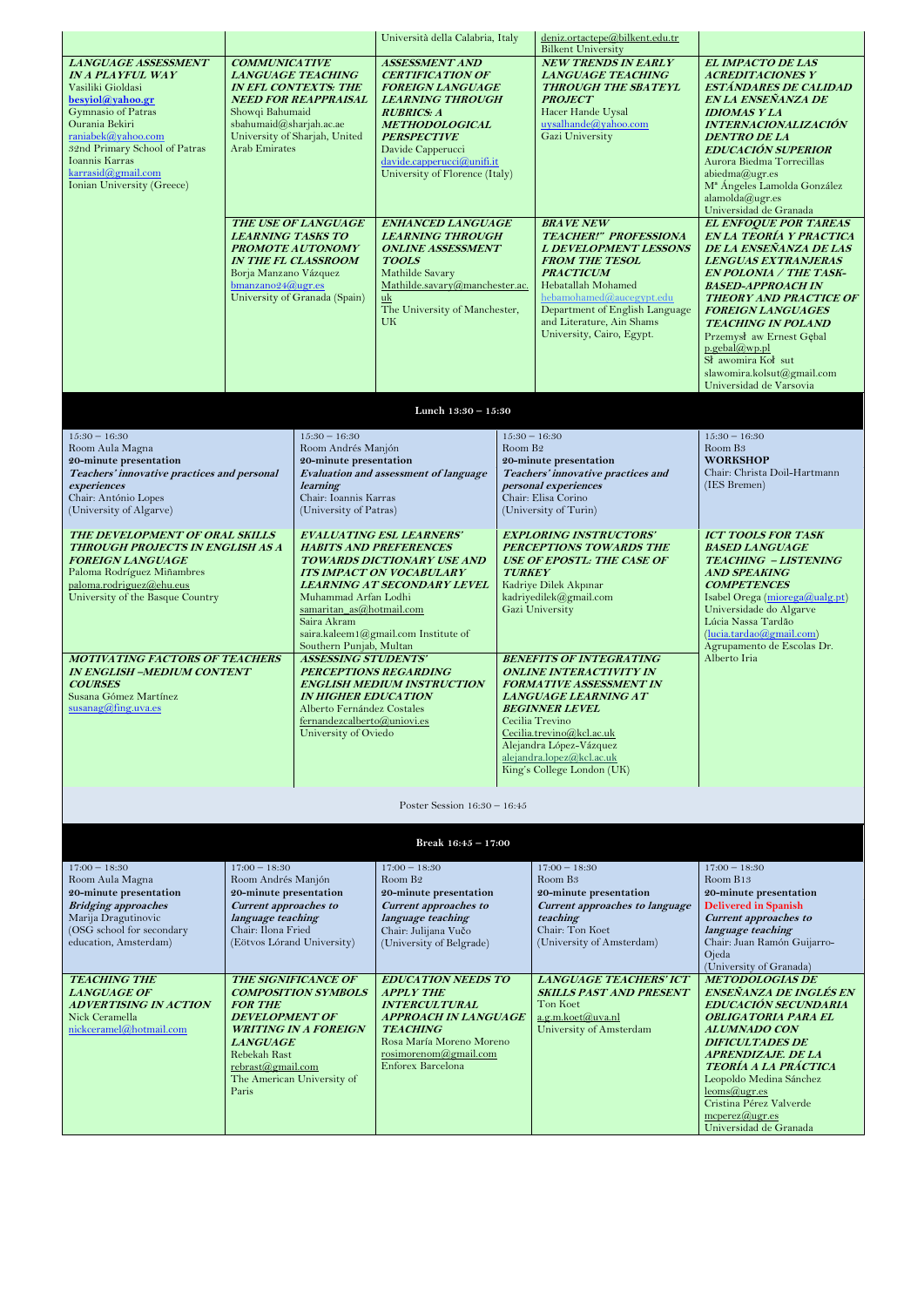| <b>IS IT TRUE THAT "EVERY"</b><br>TEACHER IS A LANGUAGE<br><b>TEACHER" IN BI- OR</b>                                                                                                                                                 | <b>COMBINING TASK-</b><br><b>BASED LANGUAGE</b><br><b>TEACHING AND</b>                                                                                                                                                                                                                       | <b>WHAT LANGUAGE</b><br><b>TEACHERS SHOULD</b><br><b>KNOW ABOUT FOREIGN</b>                                                                                                                                                   | <b>LEARNING GRAMMAR</b><br><b>USING CORPORA: A CASE</b><br><b>STUDY</b>                                                                                                                                                         | <b>ELADE, EXAMEN EN LÍNEA</b><br>DE ACREDITACIÓN DE<br><b>DOMINIO DE ESPAÑOL</b>                                                                                                                                                                                                                            |
|--------------------------------------------------------------------------------------------------------------------------------------------------------------------------------------------------------------------------------------|----------------------------------------------------------------------------------------------------------------------------------------------------------------------------------------------------------------------------------------------------------------------------------------------|-------------------------------------------------------------------------------------------------------------------------------------------------------------------------------------------------------------------------------|---------------------------------------------------------------------------------------------------------------------------------------------------------------------------------------------------------------------------------|-------------------------------------------------------------------------------------------------------------------------------------------------------------------------------------------------------------------------------------------------------------------------------------------------------------|
| <b>PLURILINGUAL</b><br><b>EDUCATION?</b><br>Ana María Ramos-García<br>anamariaramos $(\omega)$ ugr.es<br>University of Granada                                                                                                       | <b>COOPERATIVE</b><br><b>LEARNING: A</b><br><b>FORTUNATE BLEND TO</b><br><b>TEACH</b><br><b>COMMUNICATIVE</b><br><b>SKILLS, AUTONOMY IN</b><br><b>LANGUAGE</b><br><b>ACQUISITION AND</b><br><b>SOCIAL VALUES?</b><br>Renáta Kovács<br>kovacsrena@gmail.com<br>University of Pécs<br>Hungary  | <b>LANGUAGE ATTRITION</b><br>Mał gorzata Szupica-<br>Pyrzanowska<br>m.szupica-pyrz@uw.edu.pl<br>Katarzyna Malesa<br>k.malesa@uw.edu.pl<br>The Institute of Applied<br>Linguistics, University of<br>Warsaw, Poland            | Ivano Celentano<br>ivanocelentano@msn.com<br>Università degli Studi di Milano                                                                                                                                                   | B1/B2<br>Adolfo Sánchez Cuadrado<br>adolfos@ugr.es<br>Sonia Sánchez Molero<br>soniasm@ugr.es<br>Centro de Lenguas Modernas,<br>Universidad de Granada                                                                                                                                                       |
| <b>CREATING TEACHING</b><br><b>RESOURCES FOR CLIL</b><br>THROUGH TASK-BASED<br><b>LANGUAGE TEACHING</b><br>Teresa Fleta<br>tfleta@perlaunion.es<br>M. Luisa García Bermejo<br>mlgarber@uum.es<br>Complutense University of<br>Madrid | <b>TEACHING VERTICAL</b><br><b>PREPOSITIONS</b><br><b>THROUGH DATA-</b><br><b>DRIVEN LEARNING IN</b><br>THE CONTEXT OF ELT<br><b>VOCABULARY COURSE</b><br>Abdurrahman Kilimci<br>akilimci@cu.edu.tr;<br>akilimci@gmail.com<br><b>Cukurova University, Faculty</b><br>of Education, ELT Dept. | <b>TEACHING OF MODERN</b><br><b>GREEK TO RUSSIAN-</b><br><b>SPEAKING STUDENTS:</b><br><b>PROBLEMS AND</b><br><b>SOLUTIONS</b><br>Tresorukova Irina<br>Klimova Ksenia<br>itresir@mail.ru<br>Moscow State University,<br>Russia | <b>ENGLISH IN MEDICINE AS A</b><br><b>NEW DIMENSION OF EFL</b><br><b>TEACHING: SALMAN BIN</b><br><b>ABDULAZIZ UNIVERSITY</b><br><b>CASE STUDY</b><br>Majed Alqahtani<br>mn.algahtani@psau.edu.sa<br>Prince Sattam Bin Abdulaziz | <b>DIVERSIDAD EN LA</b><br><b>INTRODUCCIÓN</b><br><b>TEMPRANA DE LA LENGUA</b><br><b>EXTRANJERA EN EL</b><br><b>SISTEMA EDUCATIVO</b><br><b>ESPAÑOL</b><br>Ana Andúgar Soto<br>aandugar@ucam.edu<br>Universidad Católica de Murcia<br>Beatriz Cortina-Pérez<br>$b$ cortina@ugr.es<br>Universidad de Granada |

#### **Friday 29 April 2016**

| $10:00 - 11:30$                 | $10:00 - 11:30$                         | $10:00 - 11:30$                             | $10:00 - 11:30$                |
|---------------------------------|-----------------------------------------|---------------------------------------------|--------------------------------|
| Room Aula Magna                 | Room Andrés Manjón                      | Room B <sub>5</sub>                         | Room B10                       |
| PETALL WORKSHOPS                | 20-minute presentation                  | 20-minute presentation                      | 20-minute presentation         |
| Chair: António Lopes            | Teachers' innovative practices and      | Teachers' innovative practices and personal | Current approaches to language |
| (University of Algarve)         | personal experiences                    | experiences                                 | teaching                       |
|                                 | Chair: Raúl Ruiz-Cecilia (University of | Chair: Ilona Fried                          | Chair: Elisa Corino            |
|                                 | Granada)                                | (Eötvos Lórand University)                  | (University of Torino)         |
| <b>ICT-BASED TASKS FOR</b>      | <b>CHANGING THE WAY WE</b>              | <b>CAPTIVATING CADETS THROUGH FILM IN</b>   | <b>EFFECTS OF EXPANDED 10-</b> |
| <b>SECONDARY STUDENTS</b>       | TEACH FOREIGN LANGUAGES.                | THE EFL CLASSROOM                           | <b>MINUTE WRITING ON L2</b>    |
| Antonio Cantero Ramírez         | A CHALLENGE WORTH                       | Andreea Rosca                               | <b>SPEAKING AND WRITING</b>    |
| antoniocantero@yahoo.es         | <b>TRYING!</b>                          | arosca@unizar.es/deia_nira7@yahoo.com       | <b>FLUENCY DEVELOPMENT</b>     |
| <b>IES Luis Bueno Crespo</b>    | Mario Pace                              | Yvonne Baker de Altamirano                  | Sakae Onoda                    |
|                                 | mario.pace@um.edu.mt                    | baker@unizar.es                             | sakaeonoda@gmail.com Juntendo  |
|                                 | University of Malta                     | Centro Universitario de la Defensa          | University, Japan              |
|                                 |                                         |                                             |                                |
|                                 | <b>A SEARCH FOR THE</b>                 | BLENDING STORYTELLING AND PROJECT-          | A POWERFUL FRAMEWORK           |
|                                 | <b>INNOVATIVE APPLICATIONS</b>          | <b>BASED LEARNING TO ENGAGE LANGUAGE</b>    | <b>FOR IMPROVING</b>           |
|                                 | <b>AND TEACHING MODES OF</b>            | <b>LEARNERS</b>                             | <b>CREATIVITY AND</b>          |
|                                 | LITERATURE AND CULTURE:                 | Cristina España                             | <b>COOPERATIVE WORK IN</b>     |
|                                 | AN INTERDISCIPLINARY CASE               | cristespana@gmail.com                       | <b>LANGUAGE LEARNING</b>       |
|                                 | <b>STUDY BASED ON FLIPPED</b>           | EOI Collado Villaba                         | Susana Gómez Martínez          |
|                                 | <b>LEARNING</b>                         |                                             | susanag@fing.uva.es            |
|                                 | Ayse Selmin Söylemez                    |                                             | Universidad de Valladolid      |
|                                 | Bolu İzzet Baysal University            |                                             |                                |
|                                 |                                         |                                             |                                |
| <b>INTERCULTURAL</b>            | TEACHING CLIL IN A POST-                | <b>TEACHING TERMINOLOGY IN SECONDARY</b>    | <b>WHICH LEARNING</b>          |
| <b>DIMENSION OF TASKS IN</b>    | <b>GRADUATE PROGRAM:</b>                | <b>EDUCATION: TOWARDS SPECIALISATION</b>    | <b>STRATEGY FOR WHICH</b>      |
| TBLT - PETALL PROJECT           | <b>SYLLABUS DESIGN,</b>                 | <b>THROUGH LANGUAGE</b>                     | <b>LEARNING STYLE? RAISING</b> |
| <b>SAMPLES OF GOOD</b>          | <b>IMPLEMENTATION OF THE</b>            | Pedro Ureña Gómez-Moreno                    | <b>AWARENESS</b>               |
| <b>PRACTICES</b>                | <b>COURSE AND PRELIMINARY</b>           | pedrou@ugr.es                               | Ziani Melouka                  |
| Julijana Vučo                   | <b>CONCLUSIONS OF THE</b>               | Carmen Aguilera Carnerero,                  | ziani.melouka@gmail.com        |
| julivuco@gmail.com              | <b>EVALUATION SURVEY</b>                | carrmacar@ugr. es                           |                                |
| Belgrade University, Faculty of | María Bobadilla-Pérez                   | University of Granada                       |                                |
| Philology                       | (m.bobadilla@udc.es),                   |                                             |                                |
| Danijela Manić                  | Pilar Couto-Cantero                     |                                             |                                |
| dacamanic@gmail.com             | (pilar.couto@udc.es)                    |                                             |                                |
| Aviation Academy, Belgrade      | Universidade da Coruña                  |                                             |                                |

**Break 11:30-11:45**

Poster Session 11:45-12:00

Aula Magna: 12:00-13:30 Plenary Session Chair: Ton Koet (University of Amsterdam) **Round Table Trends in Language Learning: what's new?** Manuel Célio Conceição (President of the European Language Council) Francisco Lorenzo Berguillos (University of Seville) Jelena Filipovic (University of Belgrade) Korkut Uluç İsisag (Gazi University) Frederike Westera (University of Amsterdam) António Lopes (Coordinator of PETALL)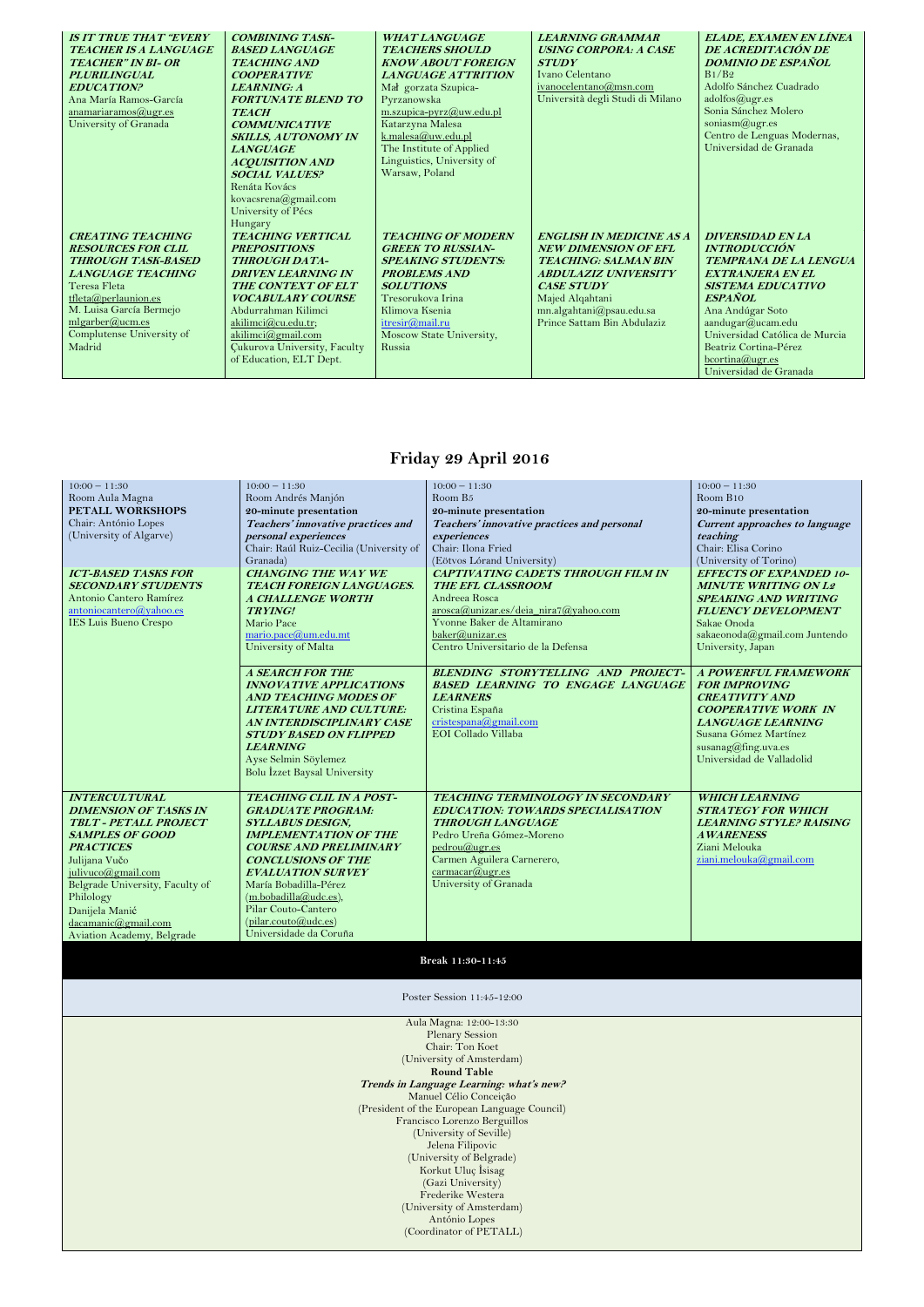| Lunch 13:30 - 15:30                                                                             |                                |                                                                           |                                                                   |                                                                |                                                               |                                                           |
|-------------------------------------------------------------------------------------------------|--------------------------------|---------------------------------------------------------------------------|-------------------------------------------------------------------|----------------------------------------------------------------|---------------------------------------------------------------|-----------------------------------------------------------|
| $15:30 - 16:30$                                                                                 | $15:30 - 16:30$                |                                                                           | $15:30 - 16:30$                                                   |                                                                | $15:30 - 16:30$                                               | $15:30 - 16:30$                                           |
| Room Expresión Corporal<br><b>WORKSHOP</b>                                                      | Room B6<br><b>WORKSHOP</b>     |                                                                           | Room Andrés Manjón<br>20-minute presentation                      |                                                                | Room Aula Magna<br>20-minute presentation                     | Room B11                                                  |
| Chair: António Lopes                                                                            | <b>Delivered in Spanish</b>    |                                                                           | Teachers' innovative practices                                    |                                                                | Technology-mediated task-                                     | 20-minute presentation<br><b>Current approaches to</b>    |
| (University of Algarve)                                                                         | Chair: Raúl Ruiz-Cecilia       |                                                                           | and personal experiences                                          |                                                                | based language teaching                                       | language teaching                                         |
|                                                                                                 | (University of Granada)        |                                                                           | Chair: Christa Doil-Hartmann                                      |                                                                | Chair: Fernando León Solís                                    | Chair: Juan Ramón Guijarro-                               |
|                                                                                                 |                                |                                                                           | (IES Bremen)                                                      |                                                                | (University of West of Scotland)                              | Ojeda<br>(University of Granada)                          |
| <b>IMPROVISATION FOR</b>                                                                        | <b>RECETAS</b>                 |                                                                           | <b>TOP TEN KEY WORDS TO</b>                                       |                                                                | <b>HEROES HAVE NO</b>                                         | <b>THE ROLE OF</b>                                        |
| <b>LANGUAGE LEARNING</b>                                                                        |                                | <b>GRAMATEATRALES: METO</b>                                               | <b>BECOME AN IMPACT</b>                                           |                                                                | <b>IDENTITY: AN ANALYSIS</b>                                  | <b>SIMILARITY EFFECTS ON</b>                              |
| Helen Mayer<br>h.m.mayer@lse.ac.uk                                                              | DOLOGÍA CREATIVA Y             | <b>DIDÁCTICA ACTIVA PARA</b>                                              | <b>TEACHER. A TBL APPROACH</b><br>Pilar Couto-Cantero             |                                                                | OF THE TRIAL IN AN EFL<br><b>HIGH SCHOOL CLASSROOM</b>        | <b>THE EMERGENCE OF THE</b><br><b>DEFAULT INFLECTION</b>  |
| Inés Alonso García                                                                              |                                | <b>SABOREAR, APRENDER Y</b>                                               | pilar.couto@udc.es,                                               |                                                                | Elisa Camilla Bosticardo                                      | Sabri Alshboul                                            |
| i.alonso garcia@lse.ac.uk                                                                       |                                | <b>ENAMORARSE DE NUEVOS</b>                                               | María Bobadilla-Pérez                                             |                                                                | elibostik@gmail.com                                           | sabri@hu.edu.jo                                           |
| <b>Steve Bond</b><br>s.bond1@lse.ac.uk                                                          | <b>IDIOMAS.</b><br>Liana Vella |                                                                           | m.bobadilla@udc.es<br>Universidade da Coruña                      |                                                                | Elisabetta Mauro<br>mauro.elisabetta@libero.it                | Hashemite University                                      |
| Angelina Castellini                                                                             | dra.lianavella@gmail.com       |                                                                           |                                                                   |                                                                | Università degli Studi di Torino;                             |                                                           |
| a.c.castellini@gmail.com                                                                        |                                | Instituto Europeo de Formación                                            |                                                                   |                                                                | Liceo Scientifico, Linguistico,                               |                                                           |
| <b>LSE Language Centre</b>                                                                      | Campus Stellae                 |                                                                           |                                                                   |                                                                | Scienze Umane "Charles Darwin"<br>di Rivoli.                  |                                                           |
|                                                                                                 |                                |                                                                           | <b>MOTIVATION AND</b>                                             |                                                                | <b>THE TASK-BASED</b>                                         | <b>EXPLORING TEACHING</b>                                 |
|                                                                                                 |                                |                                                                           | <b>TEXTBOOKS WITHIN THE</b>                                       |                                                                | <b>APPROACH TO TEACHING</b>                                   | <b>TECHNIQUES FOR</b>                                     |
|                                                                                                 |                                |                                                                           | <b>FOREIGN LANGUAGE</b><br><b>CLASSROOM: ANALYSIS OF A</b>        |                                                                | <b>DIFFERENT AGE GROUPS -</b><br><b>NEUROBIOLOGICAL</b>       | <b>ENCOURAGING</b><br><b>STUDENTS TO USE</b>              |
|                                                                                                 |                                |                                                                           | <b>CASE STUDY</b>                                                 |                                                                | PERSPECTIVE.                                                  | <b>ENGLISH IN CLASS</b>                                   |
|                                                                                                 |                                |                                                                           | Francisco J. Muñoz Ruiz                                           |                                                                | PRESENTATION OF TWO                                           | Sakae Onoda                                               |
|                                                                                                 |                                |                                                                           | francisco.jose.mruiz@gmail.com<br>Universidad de Almería          |                                                                | <b>RESEARCH CONCEPTS</b><br>Sł awomira Koł sut                | sakaeonoda@gmail.com<br>Juntendo University, Japan        |
|                                                                                                 |                                |                                                                           |                                                                   |                                                                | slawomira.kolsut@gmail.com                                    |                                                           |
|                                                                                                 |                                |                                                                           |                                                                   |                                                                | Magdalena Kalita                                              |                                                           |
|                                                                                                 |                                |                                                                           |                                                                   |                                                                | magkalita@gmail.com<br>University of Warsaw, Faculty of       |                                                           |
|                                                                                                 |                                |                                                                           |                                                                   |                                                                | Applied Linguistics)                                          |                                                           |
|                                                                                                 |                                |                                                                           | Break 16:30 - 17:00                                               |                                                                |                                                               |                                                           |
| $17:00 - 18:30$                                                                                 |                                | $17:00 - 18:30$                                                           |                                                                   | $17:00 - 18:30$                                                |                                                               | $17:00 - 18:30$                                           |
| Room Aula Magna                                                                                 |                                | Room Andrés Manjón                                                        |                                                                   | Room B11                                                       |                                                               | Room B10                                                  |
| 20-minute presentation                                                                          |                                |                                                                           | 20-minute presentation                                            |                                                                | 20-minute presentation                                        | <b>Round</b> table                                        |
| Language and teaching adult education<br>Chair: Marija Dragutinovic                             |                                | New perspectives on the evaluation and<br>assessment of language learning |                                                                   |                                                                | <b>Delivered in Spanish</b><br>Current approaches to language | Chair: Cristina Pérez Valverde<br>(University of Granada) |
| (OSG school for secondary education,                                                            |                                | Chair: Lúcia Tardao                                                       |                                                                   | teaching                                                       |                                                               |                                                           |
| Amsterdam)                                                                                      |                                | (Agrupamento de Escolas Dr. Alberto Iria)                                 |                                                                   |                                                                | Chair: Raúl Ruiz Cecilia                                      |                                                           |
| <b>TEACHING LINGUISTIC</b>                                                                      |                                |                                                                           | (University of Granada)<br><b>UNA PROPUESTA NOVEDOSA</b>          |                                                                |                                                               |                                                           |
| <b>ACCESSIBILITY IN THE UNIVERSITY</b>                                                          |                                |                                                                           | "THE IMAGE OF THE OTHER"-AN<br><b>ETWINNING PROJECT - AND THE</b> |                                                                | PARA ABORDAR EFICAZMENTE                                      | <b>LANGUAGE TEACHERS'</b>                                 |
| PROGRAMS FOR AUDIOVISUAL                                                                        |                                | <b>EUROPEAN KEY COMPETENCES</b>                                           |                                                                   | <b>LAS DIFERENCIAS</b>                                         |                                                               | <b>WELLBEING</b>                                          |
| TRANSLATION (AVT) TRAINING<br>Juan Pedro Rica Peromingo                                         |                                |                                                                           | Lúcia Tardão                                                      |                                                                | <b>INTERCULTURALES EN LA</b><br>ENSEÑANZA/APRENDIZAJE DE      |                                                           |
| juanpe@ucm.es                                                                                   |                                | lucia.tardao@gmail.com<br>Manuela Teixeira                                |                                                                   | UNA LENGUA EXTRANJERA                                          |                                                               |                                                           |
| Ángela Sáenz Herrero                                                                            |                                | mariamanuela.valentim@hotmail.com                                         |                                                                   | Leyre Ruiz de Zarobe                                           |                                                               |                                                           |
| angsaenz@ucm.es<br>Universidad Complutense de Madrid                                            |                                | Agrupamento de Escolas Dr. Alberto Iria                                   |                                                                   | leire.ruizdezarobe@ehu.es<br>Universidad del País Vasco/Euskal |                                                               | Cristina Pérez Valverde                                   |
|                                                                                                 |                                |                                                                           |                                                                   | Herriko Unibertsitatea                                         |                                                               | (University of Granada)                                   |
| A CASE FOR LSP (LANGUAGE FOR                                                                    |                                |                                                                           | USING A TBLT APPROACH WITH A                                      |                                                                | TRABAJANDO CON LAS TAREAS:                                    | Juan Ramón Guijarro-Ojeda                                 |
| <b>SPECIFIC PURPOSES)</b>                                                                       |                                | <b>9TH GRADE CLASS</b><br>Maria Isabel Orega                              |                                                                   | <b>CÓMO ENSEÑAR A PERSUADIR</b><br>Roberta Giordano            |                                                               | (University of Granada)<br>Manuel Cardoso Pulido          |
| Teresa Geslin t.geslin@wanadoo.fr<br>Institut Mines Telecom - Didalang                          |                                | $microe$ ga@ualg.pt                                                       |                                                                   | roberta.giordano@unitus.it                                     |                                                               | (University of Granada)                                   |
| Jamie Rinder jamier@kth.se                                                                      |                                | University of Algarve                                                     |                                                                   |                                                                | Universidad de la Tuscia, Viterbo, Italia                     | Maribel Álvarez Rodríguez                                 |
| Royal Institute of Technology (KTH)<br>David Tual dhpt2@cam.ac.uk                               |                                | Lúcia Tardão                                                              |                                                                   |                                                                |                                                               | (Centro de Profesorado de<br>Granada, Junta de Andalucía) |
| Cambridge University                                                                            |                                | lucia.tardao@gmail.com<br>Escola EB 2/3 Alberto Iria                      |                                                                   |                                                                |                                                               |                                                           |
|                                                                                                 |                                |                                                                           |                                                                   |                                                                |                                                               |                                                           |
|                                                                                                 |                                |                                                                           |                                                                   |                                                                |                                                               |                                                           |
|                                                                                                 |                                |                                                                           |                                                                   |                                                                |                                                               |                                                           |
| <b>FOREIGN LANGUAGE TEACHING</b><br><b>THE EFFECT OF TASK BASED</b><br>AND ADULT EDUCATION: THE |                                | <b>LANGUAGE TEACHING ON</b>                                               |                                                                   |                                                                | <b>JUGAR A APRENDER: EL</b><br>CONTENIDO LÚDICO COMO          |                                                           |
| <b>BENEFITS OF INTERGENERATIONAL</b>                                                            |                                |                                                                           | <b>MOTIVATION AND ACHIEVEMENTS</b>                                |                                                                | ELEMENTO ESTRELLA DEL AULA                                    |                                                           |
| AND TRANSCULTURAL LANGUAGE                                                                      |                                | Nathalie van Kampen                                                       |                                                                   | <b>DE LE</b>                                                   |                                                               |                                                           |
| <b>CLASSROOMS</b><br>Isabella Stefanutti                                                        |                                | N.vanKampen@atlascollege.nl<br>Regionale Opleidingsschool West-Friesland  |                                                                   | mjosepc@ugr.es                                                 | María José Pérez Contreras                                    |                                                           |
| I.Stefanutti@bath.ac.uk                                                                         |                                | Ton Koet                                                                  |                                                                   |                                                                | Universidad de Granada                                        |                                                           |
| Foreign Languages Centre, University of                                                         |                                | a.g.m.koet@uva.nl                                                         |                                                                   |                                                                |                                                               |                                                           |

| r or eight <b>Banganger</b> centre, charter of or<br>Bath                                                              | University of Amsterdam |  |  |  |  |
|------------------------------------------------------------------------------------------------------------------------|-------------------------|--|--|--|--|
| Aula Magna: Closing plenary $18:30 - 19:15$                                                                            |                         |  |  |  |  |
| How bold are language teachers? Results of an international survey on technology-mediated task-based language teaching |                         |  |  |  |  |
| António Lopes                                                                                                          |                         |  |  |  |  |
| <b>PETALL Project Coordinator</b>                                                                                      |                         |  |  |  |  |
| (University of Algarve)                                                                                                |                         |  |  |  |  |
| Closing session $19:15 - 19:30$                                                                                        |                         |  |  |  |  |